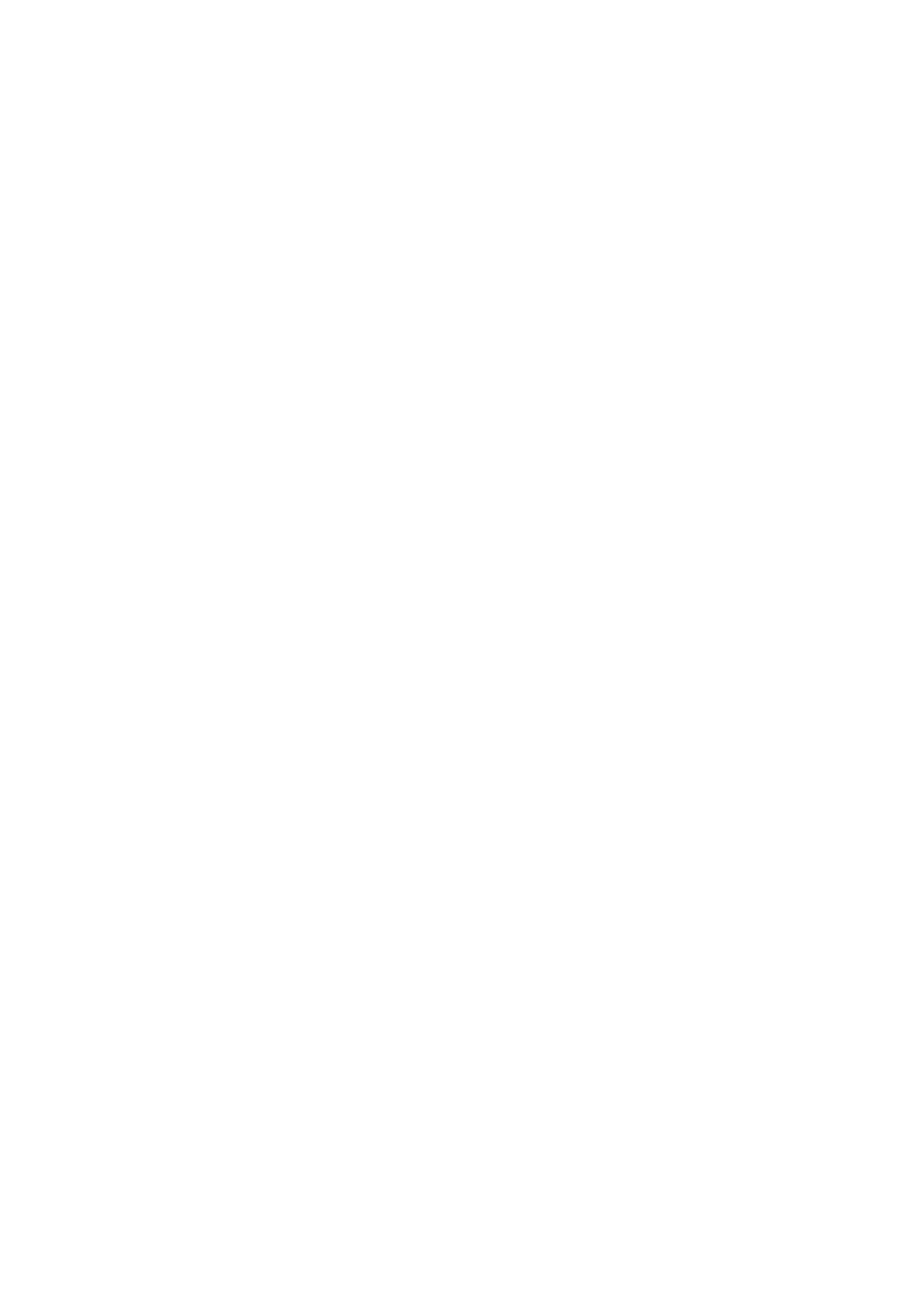#### **In the case of Bjarni Ármannsson v. Iceland,**

The European Court of Human Rights (Second Section), sitting as a Committee composed of:

Julia Laffranque, *President,*

Stéphanie Mourou-Vikström,

Arnfinn Bårdsen, *judges,*

and Hasan Bakırcı, *Deputy Section Registrar,*

Having deliberated in private on 19 March 2019,

Delivers the following judgment, which was adopted on that date:

## PROCEDURE

1. The case originated in an application (no. 72098/14) against the Republic of Iceland lodged with the Court under Article 34 of the Convention for the Protection of Human Rights and Fundamental Freedoms ("the Convention") by an Icelandic national, Mr Bjarni Ármannsson ("the applicant"), on 11 November 2014.

2. The applicant was represented by Mr Stefán Geir Þórisson, a lawyer practising in Reykjavik. The Icelandic Government ("the Government") were represented by their Agent, Mr Einar Karl Hallvarðsson, the State Attorney General.

3. On 13 June 2017 notice of the application was given to the Government.

## THE FACTS

### I. THE CIRCUMSTANCES OF THE CASE

4. The applicant was born in 1968 and lives in Fredriksberg, Denmark. The applicant was the CEO of one of Iceland's largest banks, *Glitnir,* from September 1997 to the end of April 2007.

#### **A. Tax proceedings**

5. On 30 July 2009 the Directorate of Tax Investigation (*Skattrannsóknarstjóri ríkisins)* initiated an audit of the applicant's tax returns. The Directorate's reason for initiating the investigation was to examine whether the applicant had declared profits from selling shares he received when he stepped down as the CEO of *Glitnir.* The applicant was questioned by the Directorate of Tax Investigation on 17 August and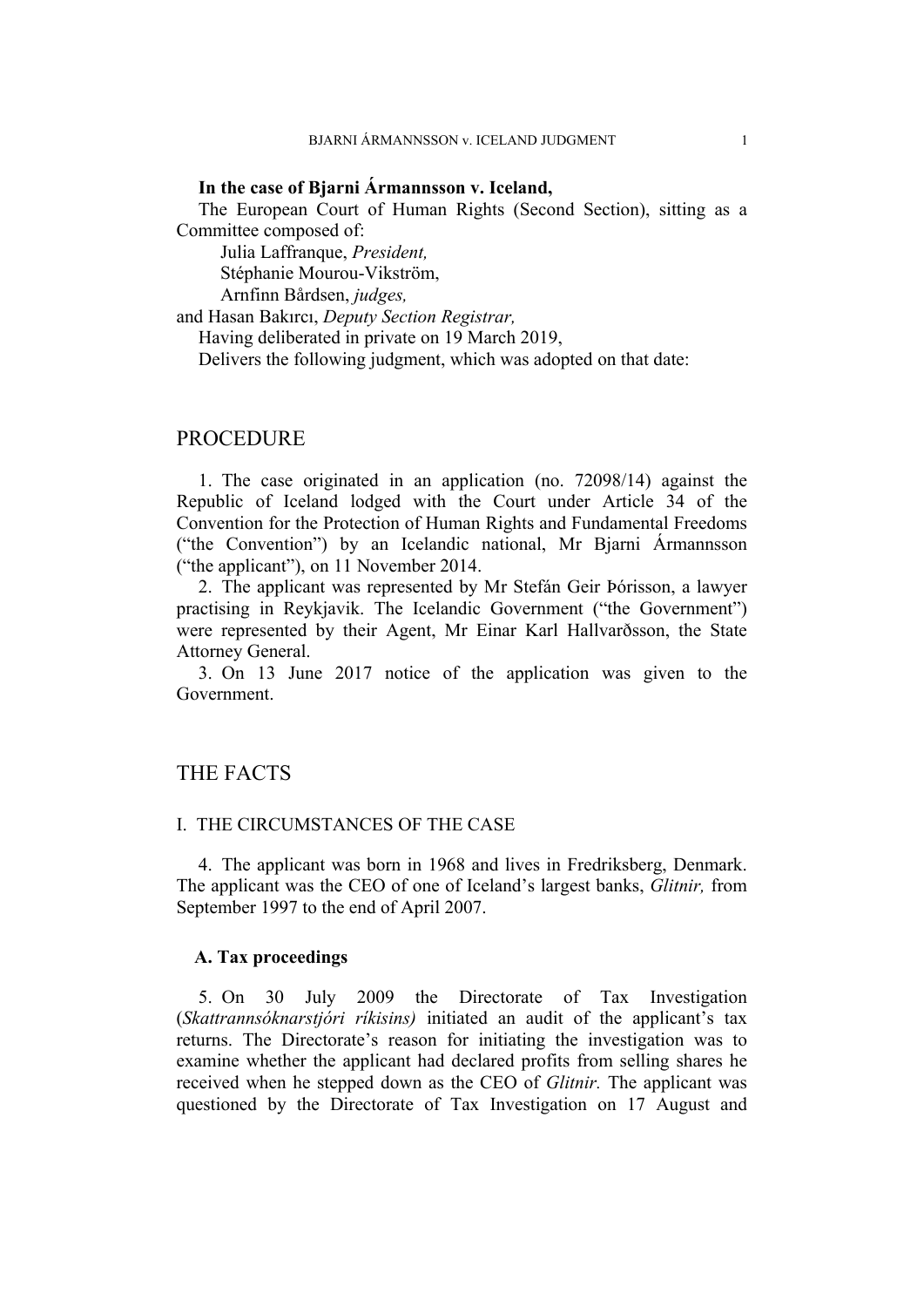2 October 2009. The investigation was concluded with a report issued on 5 October 2010.

6. By a letter of 6 October 2010, the Directorate informed the applicant of its findings and that the case had been referred to the Directorate of Internal Revenue (*Ríkisskattstjóri*) for possible reassessment of his taxes. It also informed the applicant about the Directorate's upcoming decision on possible criminal proceedings, listed possible ways of finalising the criminal proceedings in the case and gave the applicant 30 days to comment thereon.

7. In an email of 11 November 2010, the Directorate of Tax Investigation stated that a decision on possible criminal proceedings would be postponed until the Directorate of Internal Revenue had issued its notification letter (*boðunarbréf)* on the re-assessment of the applicant's taxes.

8. By a letter of 2 May 2011, the Directorate of Internal Revenue notified the applicant that his taxes for the tax years 2007 to 2009 had been re-assessed. The applicant objected to the re-assessment.

9. On 16 January 2012, in the light of the applicant's objections, the Directorate of Internal Revenue sent the applicant an amended notification letter (*boðunarbréf)* which stated that his taxes for the tax years of 2007 to 2009 had been re-assessed. The Directorate cancelled the prior re-assessment of taxes relating to the profits for selling shares received when the applicant stepped down as the CEO of *Glitnir*.

10. Based on the report issued by the Directorate of Tax Investigation, and taking into account the applicants' objections, the Directorate of Internal Revenue, ruling on 15 May 2012, found that the applicant had failed to declare significant capital income received from 2006 to 2008. Therefore, it revised upwards the amount declared as capital in his tax returns for 2007 to 2009 and, consequently, re-assessed his taxes and imposed a 25% surcharge. The applicant paid the taxes owed and the imposed surcharge.

11. The applicant did not appeal against the decision to the State Internal Revenue Board, which thus acquired legal force 3 months later, in August 2012, when the time-limit for an appeal had expired.

#### **B. Criminal proceedings**

12. On 1 March 2012 the Directorate of Tax Investigation reported the matter to the Special Prosecutor and forwarded its report concerning the applicant. The Directorate reported the full matter for investigation, including the possible tax violation related to profits for selling shares received when the applicant stepped down as the CEO of *Glitnir*. The applicant was informed by letter the same day.

13. By email of 2 March 2012, the applicant's lawyer protested at the case being sent to the Special Prosecutor. The lawyer argued that the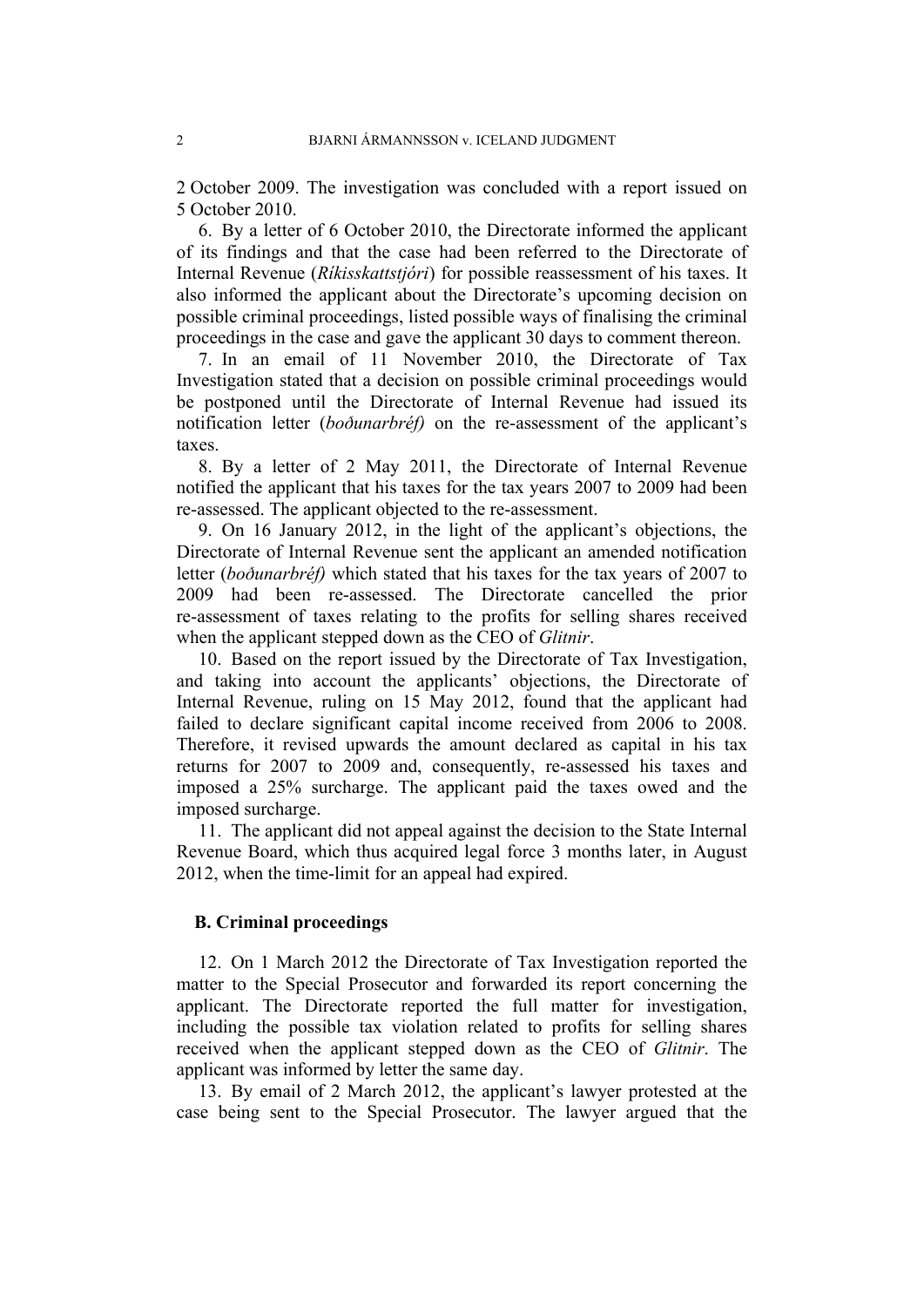deadline to object to the Directorate of Internal Revenue's reassessment had not expired, that the referral was ill-founded and requested that it be withdrawn.

14. By email of 5 March 2012, the Directorate of Tax Investigation replied and stated that the deadline for the applicant to express his opinion had expired as the Directorate of Internal Revenue's notification letter (*boðunarbréf)* had already been issued and sent to the applicant on 16 January 2012 (see paragraph 9 above). Furthermore, it was stated that the Special Prosecutor would make an independent assessment of the applicant's case, repeat an investigation and issue an indictment if there was reason to do so. Any questions about the procedure before the Special Prosecutor had to be taken up with the Special Prosecutor as he was responsible for the criminal proceedings in the case.

15. On 26 September 2012 the applicant was interviewed by the Special Prosecutor. The applicant was informed that the investigation concerned the case as it was concluded by the Directorate of Internal Revenue. Certain aspects of the case reported to the Special Prosecutor had been dropped.

16. On 17 December 2012 the Special Prosecutor indicted the applicant for aggravated tax offences. The applicant was indicted for having failed to declare income in his tax returns of 2007 to 2009. This included the failure to declare his capital income in the form of property sale profits, dividend payments, interest payments and foreign exchange rate gains, received from 2006 to 2008.

17. The applicant requested that the case be dismissed, *inter alia,* on the basis of Article 4 of Protocol No. 7 to the Convention. By a ruling of 23 April 2013, the District Court rejected his claim.

18. By a judgment of 28 June 2013, the District Court found that the applicant had acted with gross negligence, which was sufficient for criminal liability under the relevant provisions of the tax law, and thus convicted the applicant of the charges against him. The court sentenced him to six months' imprisonment, suspended for two years, and the payment of a fine in the amount of 38,850,000 Icelandic *Krónur* (ISK; approximately 241,000 euro (EUR) at the material time). In fixing the fine the court had regard to the tax surcharges imposed, without describing any calculation made in this respect.

19. The applicant lodged an appeal against the District Court's judgment.

20. By a judgment of 15 May 2014 the Supreme Court rejected the applicant's request to dismiss the case on the basis of Article 4 of Protocol No. 7 to the Convention. The court upheld the applicant's conviction and confirmed the fine imposed by the District Court. However, the court sentenced the applicant to eight months' imprisonment, suspended for two years.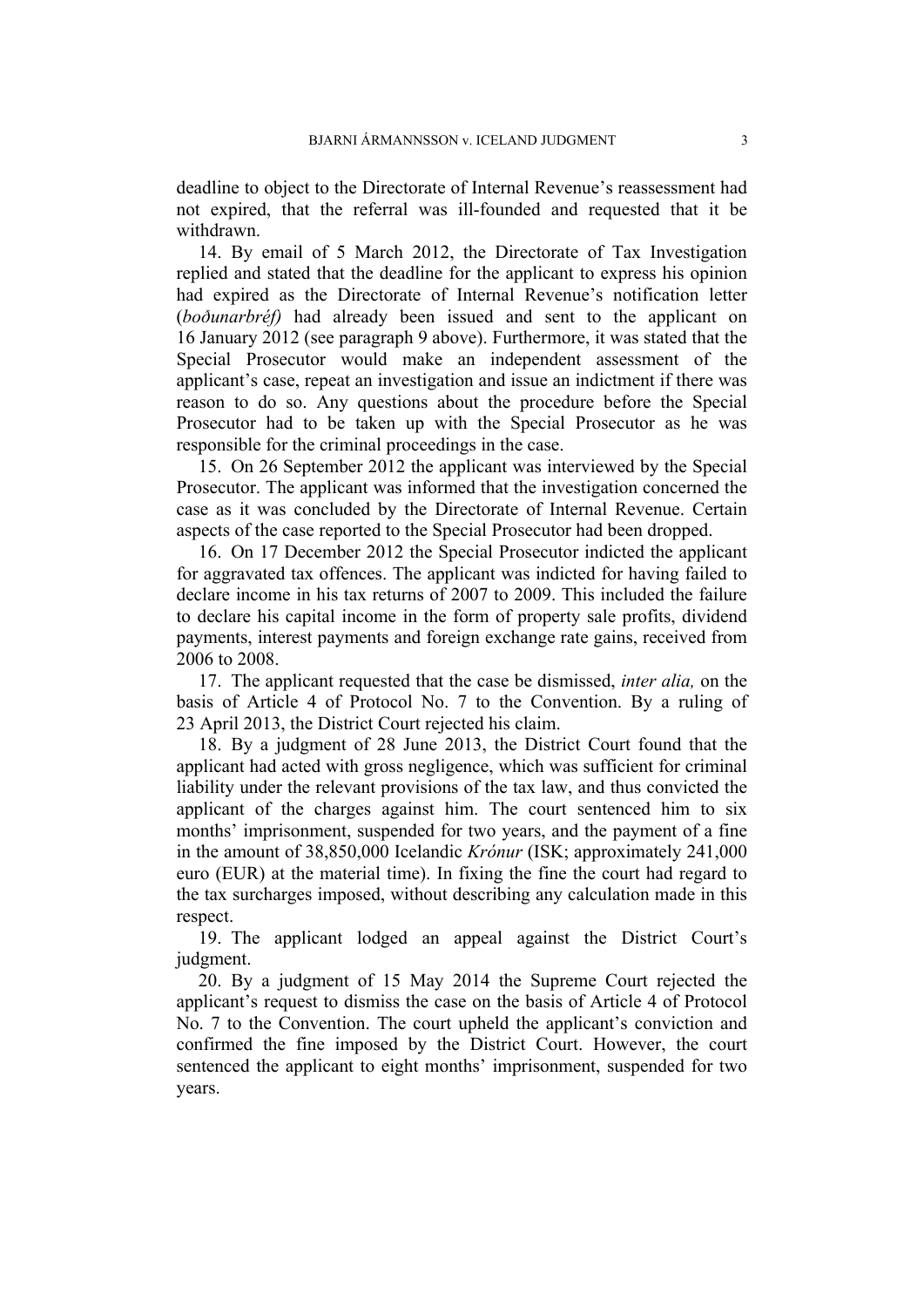#### II. RELEVANT DOMESTIC LAW AND PRACTICE

21. The relevant Sections of the Income Tax Act (*Lög um tekjuskatt*, no. 90/2003) read as follows:

#### **Section 108**

"If an entity that is obliged to submit a tax return does not do so within the given deadline, the Director of Internal Revenue is permitted to add up to a 15% charge to his tax-base estimate. The Director of Internal Revenue is nonetheless required to take notice of the extent to which taxation has taken place through withheld taxes. The Director of Internal Revenue sets further rules on that point. If a tax return on which the levying of taxes will be based is submitted after the filing deadline, but before a Local Tax Commissioner completes assessing taxes, there can only be added a 0.5% charge to the tax base for each day that the filing of a tax return has been delayed after the given deadline, although no more than a 10% charge.

If a tax return is faulty, as noted in Article 96, or specific items declared wrongly, the Director of Internal Revenue can add a 25% charge to estimated or wrongly declared tax bases. If a tax entity corrects the errors or adjusts specific items in the tax return before taxes are assessed, the charge of the Director of Internal Revenue may not be higher than 15%.

Additional charges, in accordance with this Section, are to be cancelled if a tax entity can show with justification that it is not to blame for limitations in the tax return, the failure to file, that *force majeure* made it impossible to file the tax return in the given time, it rectifies faults in the tax return or corrects specific items therein.

Complaints to the Directorate of Internal Revenue and the State Internal Revenue Board are subject to the provisions of Article 99 of the Act and the provisions of Act No. 30/1992 on the State Internal Revenue Board."

#### **Section 109**

"If a taxable person, intentionally or out of gross negligence, makes false or misleading statements about something that matters in relation to its income tax, such person shall pay a fine of up to tenfold the tax amount from the tax base that was concealed and never a lower fine than double the tax amount. Tax from a charge in accordance with Article 108 is deducted from the fine. Paragraph 1 of Article 262 of the Penal Code applies to major offences against this provision.

If a taxable person, intentionally or out of gross negligence, neglects to file a tax return, the violation calls for a fine that is never to be lower than double the tax amount from the tax base that was lacking, if the tax evaluation proved to be too low when taxes were re-assessed in accordance with paragraph 2 of Article 96 of this Act, in which case the tax on the added charge shall be deducted from the amount of the fine in accordance with Article 108. Paragraph 1 of Article 262 of the Penal Code applies to major offences against this provision.

If a taxable person gives false or misleading information on any aspects regarding his tax return, then that person can be made to pay a fine, even if the information cannot affect his liability to pay taxes or tax payments.

If violations of paragraph 1 or paragraph 2 of the provision are discovered when the estate of a deceased person is wound up, then the estate shall pay a fine of up to quadruple the tax amount from the tax base that was evaded and never less than the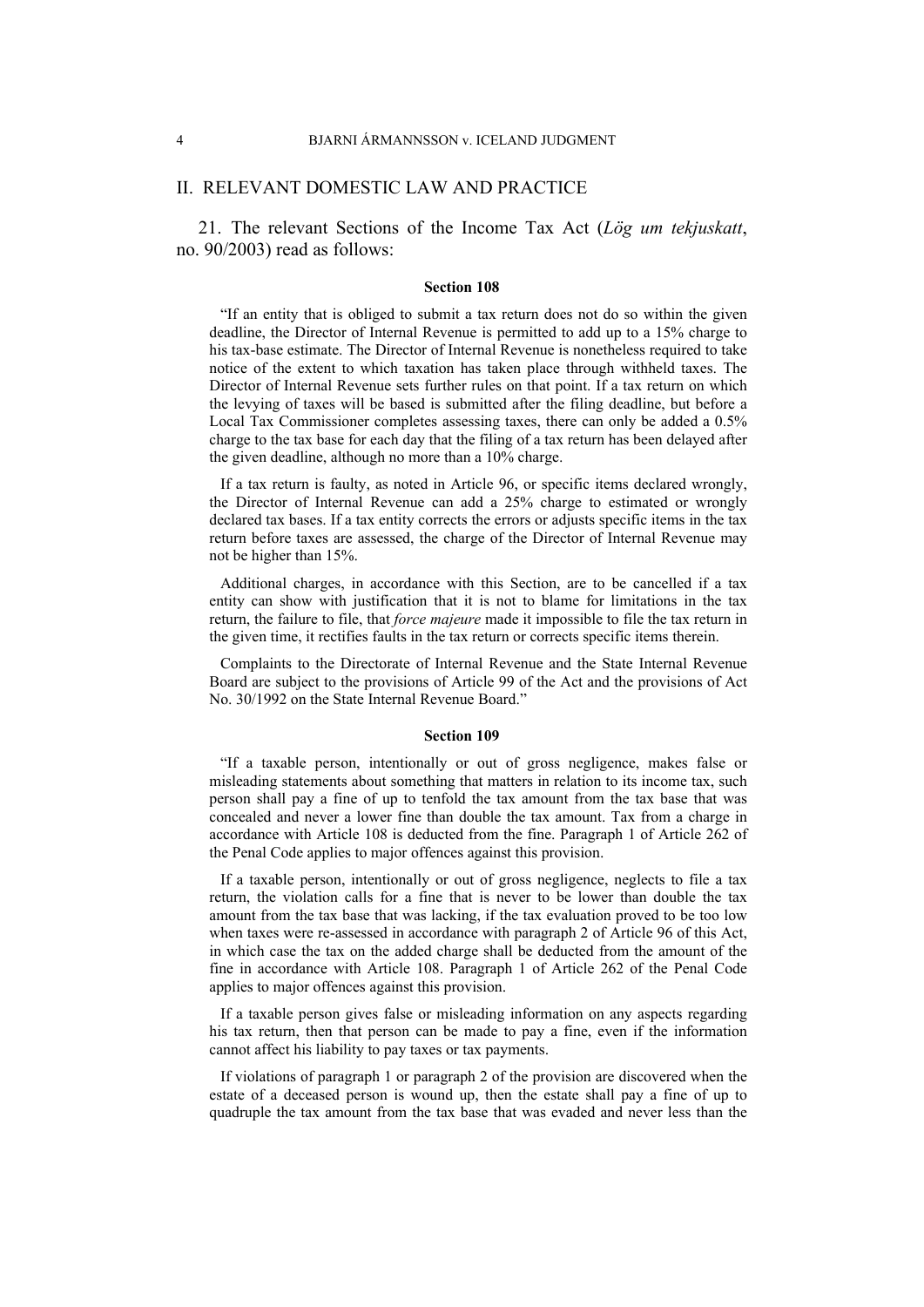tax amount plus half of the tax amount. Tax from a charge in accordance with Article 108 is deducted from the fine. Under circumstances stated in Paragraph 3, the estate may be fined.

Any person who wilfully or by gross negligence provides tax authorities with wrongful or misleading information or documentation regarding the tax returns of other parties or assists a wrongful or misleading tax return to tax authorities, shall be subject to punishment as stated in Paragraph 1 of this Article.

If a person, intentionally or out of gross negligence, has neglected his duties according to the provisions of Articles 90, 92 or 94 he shall pay a fine or be sentenced to imprisonment for up to 2 years.

An attempted violation and accessory to a violation of this Act is punishable according to the provisions of Chapter III of the Penal Code and is subject to a fine up to the maximum stated in other provisions of this Article.

A legal entity may be fined for a violation of this Act, irrespective of whether the violation may be attributable to the criminal act of an officer or employee of the legal entity. If its officer or employee has been guilty of violating this Act, the legal entity may be subject to a fine and withdrawal of its operating licence in addition to a punishment inflicted on it, provided the violation is committed for the benefit of the legal entity and it has profited from the violation."

#### **Section 110**

"The State Internal Revenue Board rules on fines in accordance with Article 109 unless a case is referred for investigation and judicial treatment in accordance with paragraph 4. Act 30/1992 on the State Internal Revenue Board, applies to the Board's handling of cases.

The Directorate of Tax Investigations in Iceland appears before the Board on behalf of the state when it rules on fines. The rulings of the Board are final.

Despite the provision of paragraph 1, the Directorate of Tax Investigations or its representative learned in law is permitted to offer a party the option to end the penal proceedings of a case by paying a fine to the Treasury, provided that an offence is considered proved beyond doubt, and then the case is neither to be sent to be investigated by the police nor to fine proceedings with the State Internal Revenue Board. When deciding the amount of a fine, notice is to be taken of the nature and scale of the offence. Fines can amount to between 100 thousand *krónur* and 6 million *krónur*. The entity in the case is to be informed of the proposed amount of a fine before it agrees to end a case in such a manner. A decision on the amount of a fine according to this provision is to have been made within six months from the end of the investigation of the Directorate of Tax Investigations.

An alternative penalty is not included in the decision of the Directorate of Tax Investigations. On the collection of a fine imposed by the Directorate of Tax Investigations the same rules apply as to taxes according to this Act, the right to carry out distraint included. The State Prosecutor is to be sent a record of all cases that have been closed according to this provision. If the State Prosecutor believes that an innocent person has been made to suffer a fine in accordance with paragraph 2, or that the closure of the case has been improbable in other ways, he can refer the case to a judge in order to overthrow the decision of the Directorate of Tax Investigations.

The Directorate of Tax Investigations can, of its own accord, refer a case to be investigated by the police as well as at the request of the accused, if he is opposed to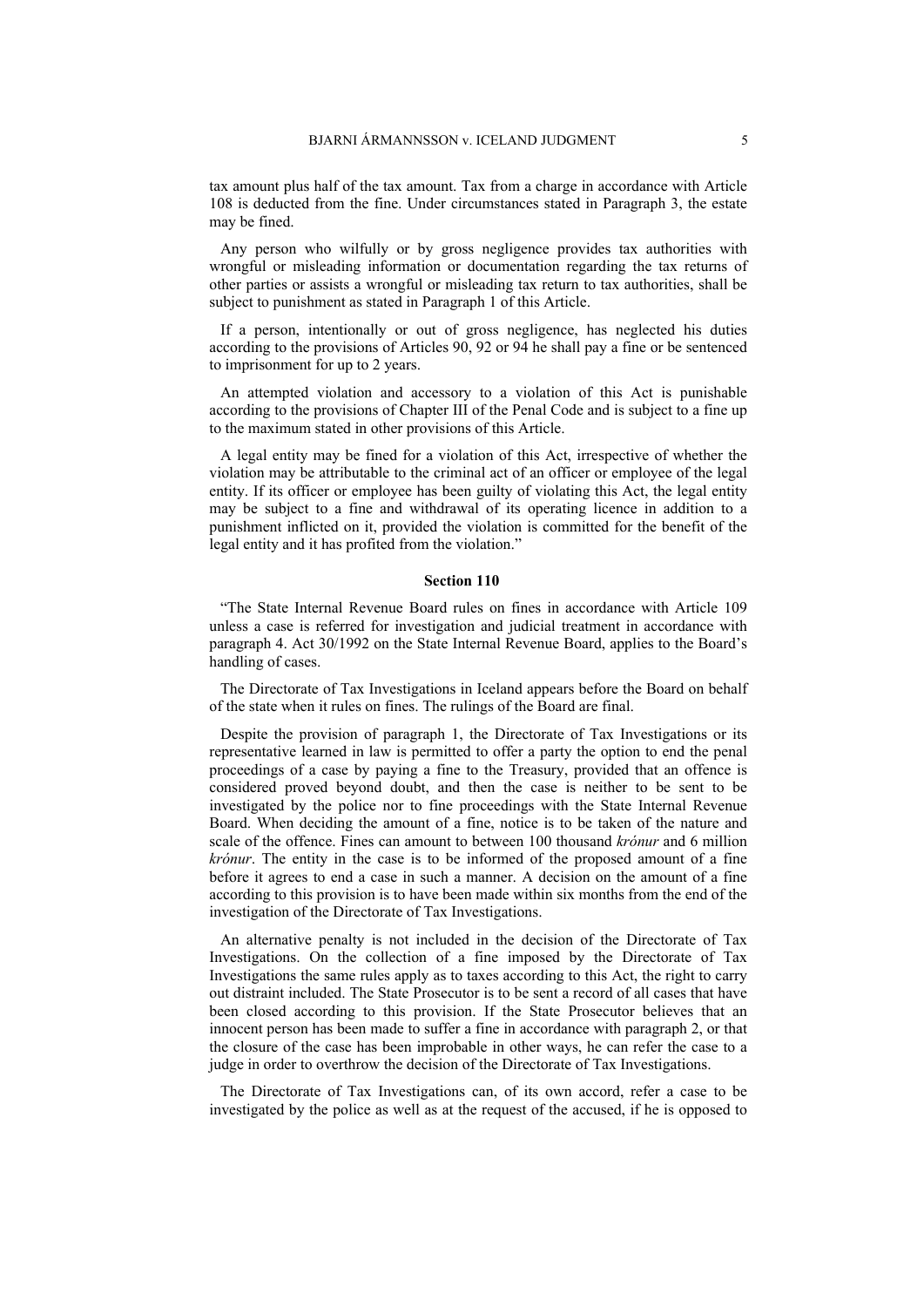the case being dealt with by the State Internal Revenue Board in accordance with paragraph 1.

Tax claims can be upheld and judged in criminal proceedings because of offences against the Act.

Fines for offences against this Act go to the Treasury.

An alternative penalty does not accompany the State Internal Revenue Board's rulings of a fine. On the collection of a fine issued by the State Internal Revenue Board the same rules apply as to taxes according to this Act, the right to carry out distraint included.

Charges in accordance with Article 109 have a six-year limitation period from the time an investigation by the Directorate of Tax Investigations commences, as long as that there are no unnecessary delays in the investigation of a case or the issue of punishment."

22. Article 262 of the Penal Code (*Almenn hegningarlög*, no. 19/1940) stipulates:

"Any person who intentionally or through gross negligence is guilty of a major violation of the first, second or fifth paragraphs of Article 109 of Act No. 90/2003 on income tax, cf. also Article 22 of the act on municipal tax revenues, the first, second or seventh paragraphs of Article 30 of the Act on the withholding of public levies at source, cf. also Article 11 of the Act on payroll taxes, and of the first or sixth paragraphs of Article 40 of the Act on value added tax, shall be subject to a maximum of 6 years' imprisonment. An additional fine may be imposed by virtue of the provisions of the tax laws cited above.

The same punishment may be imposed on a person who intentionally or through gross negligence is guilty of a major violation of the third paragraph of Article 30 of the Act on the withholding of public levies at source, the second paragraph of Article 40 of the Act on value added tax, Articles 37 and 28, cf. Article 36, of the Act on accounting or Articles 83-85, cf. Article 82, of the Act on annual accounts, including any intent to conceal an acquisitive offence committed by oneself or others.

An action constitutes a major violation pursuant to the first and second paragraphs of this Act if the violation involves significant amounts, if the action is committed in a particularly flagrant manner or under circumstances which greatly exacerbate the culpability of the violation, and also if a person to be sentenced to punishment for any of the violations referred to in the first or second paragraph has previously been convicted for a similar violation or any other violation covered by the provisions."

## THE LAW

## I. ALLEGED VIOLATION OF ARTICLE 4 OF PROTOCOL No. 7 TO THE CONVENTION

23. The applicant complained that, through the imposition of tax surcharges and the subsequent criminal trial and conviction for aggravated tax offences, he had been tried and punished twice for the same offence. He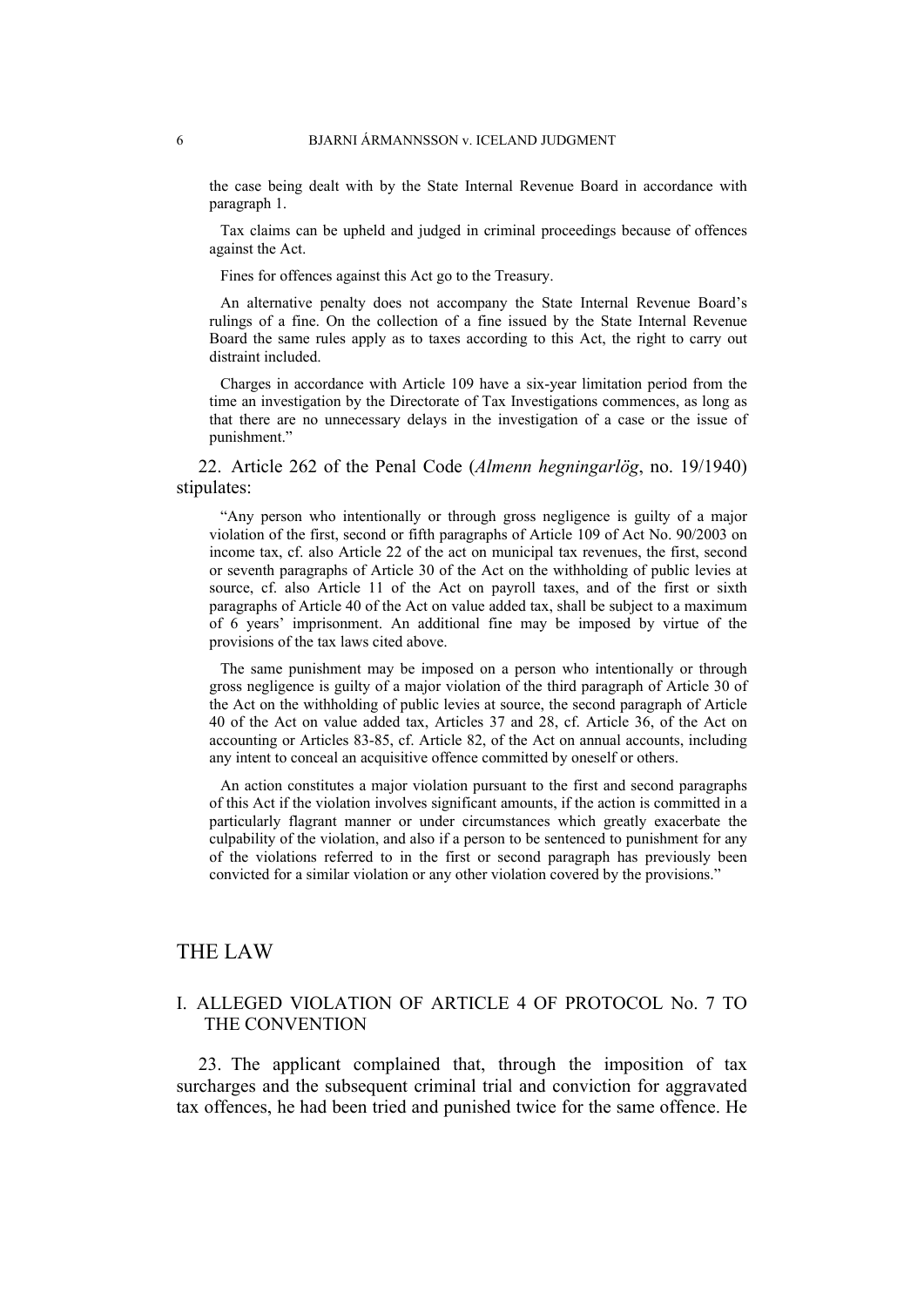relied on Article 4 of Protocol No. 7 to the Convention, which reads as follows:

"1. No one shall be liable to be tried or punished again in criminal proceedings under the jurisdiction of the same State for an offence for which he has already been finally acquitted or convicted in accordance with the law and penal procedure of that State.

2. The provisions of the preceding paragraph shall not prevent the reopening of the case in accordance with the law and penal procedure of the State concerned, if there is evidence of new or newly discovered facts, or if there has been a fundamental defect in the previous proceedings, which could affect the outcome of the case.

24. The Government contested that argument.

#### **A. Admissibility**

..."

25. The Court notes that the application is not manifestly ill-founded within the meaning of Article 35  $\S$  3 (a) of the Convention. It further notes that it is not inadmissible on any other grounds. It must therefore be declared admissible.

### **B. Merits**

### *1. The parties' submissions*

#### **(a) The applicant**

26. The applicant submitted that, according to the Court's case-law, the imposition of surcharges constituted criminal sanctions for the purpose of Article 4 of Protocol No. 7 to the Convention. The imposition of surcharges under Article 108 of the Income Tax Act was seen as a punishment to deter violations of the positive obligations of tax payers and it had been substantial in his case.

27. The applicant maintained that the offence for which he was prosecuted was the same as the one that formed the basis for the imposition of the tax surcharges, which was clear from the domestic courts' judgments.

28. The applicant argued that although the case had been referred to the police on 1 March 2012, the criminal proceedings should be considered to have started on 26 September 2012, the date on which he was first questioned by the police. Furthermore, the tax proceedings had been finalised when the time-limit to appeal to the State Internal Revenue Board expired.

29. The applicant submitted that the proceedings had neither been sufficiently connected in time or substance, nor had they been foreseeable or proportionate. The applicant pointed out that the two sets of proceedings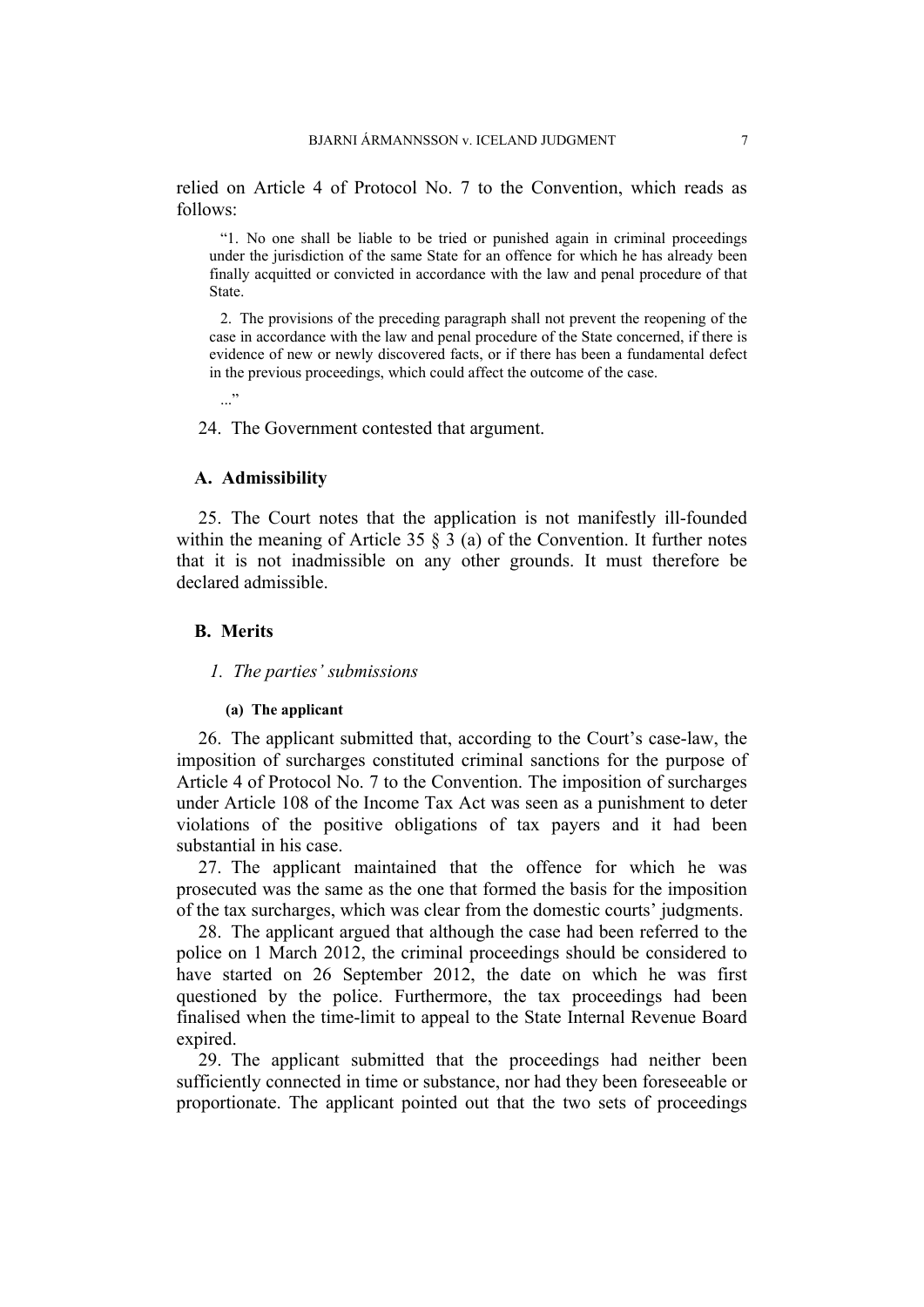had never been conducted in parallel. Moreover, the Supreme Court had stated that the office of the Special Prosecutor had indicted him pursuant to its own investigation.

30. The applicant maintained that it had not been foreseeable, in the light of the conclusion of the tax authorities to dismiss the majority of the original claims against him, that his case, as a whole, would be referred to the police for criminal investigation. There were no rules or administrative provisions on the dual procedure, nor were there any written rules or letters from the tax authorities which had clearly indicated that his case would be referred to the Special Prosecutor.

31. The applicant rejected the Government's assertions that the only reason why the criminal proceedings had not been initiated earlier had been because of the applicant's request to delay referral to the Special Prosecutor. The original accusations against him had been more severe, and most of them had been dropped only after his objections, and the part which had been dropped had been the initial reason for the investigation. Given the circumstances of the case it was normal that the Directorate of Tax Investigations agreed to wait before deciding on the criminal aspect of the case.

#### **(b) The Government**

32. The Government did not dispute that the imposition of a 25% surcharge pursuant to Section 108 of the Income Tax Act constituted a penalty within the meaning of Article 4 of Protocol No. 7 and that therefore the proceedings before the tax authorities had been criminal in nature.

33. As to whether the applicant had been tried or punished twice for the same offence, the Government acknowledged that the tax proceedings, on the one hand, and the criminal proceedings, on the other, had been rooted in the same events, and had concerned the same time period and in the main the same amounts.

34. However, the Government pointed out that Article 4 of Protocol No. 7 does not as such proscribe dealing with the same offence, firstly, by the tax authorities, which can result in re-assessment of taxes levied and the imposition of surcharges, and secondly, by the courts in a criminal case which could result in punishment for the same or similar events if certain criteria were satisfied. In this respect the Government referred, *inter alia,* to the case of *A and B v. Norway* [GC], nos. 24130/11 and 29758/11, 15 November 2016 and *Johannesson and Others v. Iceland*, no. 22007/11, 18 May 2017. The Government argued that the two sets of proceedings had been sufficiently connected in substance and time to be regarded as forming an integrated legal response to the applicant's conduct.

35. The consequences of the applicant's conduct had been foreseeable as both procedures were part of the actions and sanctions applied for violations of the tax law. The tax authorities had informed the applicant at all stages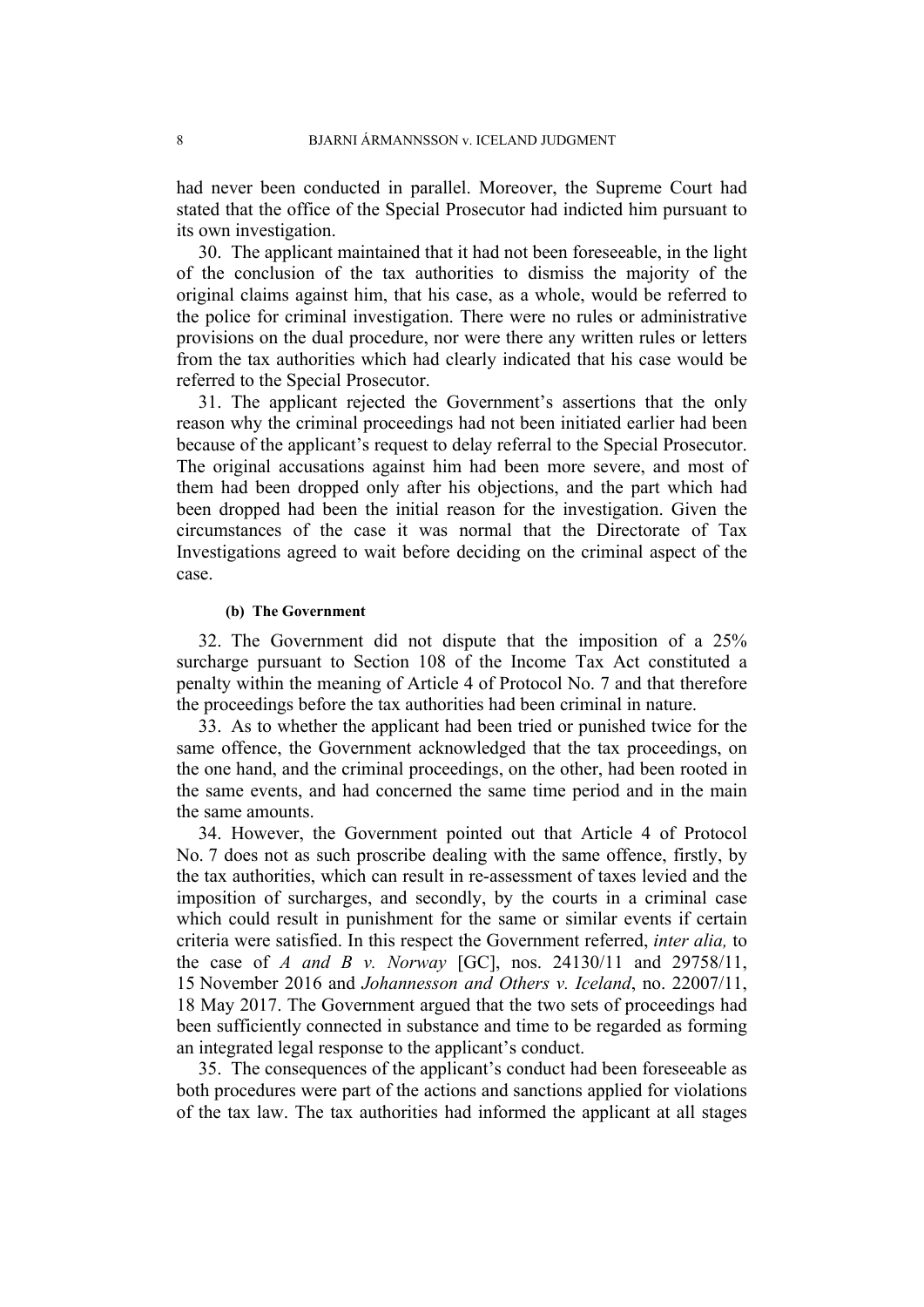about the steps to be taken in the case. In particular, in a letter of 1 March 2012 the tax authorities informed the applicant that his case had been referred to the Special Prosecutor.

36. The Government submitted that the criminal proceedings were in substance complementary or supplementary to the tax proceedings. An audit by tax authorities and the imposition of sanctions for violation of the tax law was subject to other legal rules than a police investigation, which could form the basis for indictment and a conviction by a court. The tax proceedings were aimed at revealing factors other than those investigated by the police and decided by a court in connection with the same violation of tax law, the penalties were different and the conditions for the application differed. The Government stated that, due to dissimilar requirements and penalties, it had been necessary for the police to gather additional documentation.

37. The Government maintained that the two sets of proceedings had been conducted in parallel and had been interconnected. By a letter of 6 October 2010, the Directorate of Tax Investigation had informed the applicant of the conclusion of its investigation. Furthermore, the applicant had been informed about a criminal procedure which was planned in the case and what it could involve, and he had been given a chance to comment. The Government noted that the proceedings had in effect been progressing concurrently between 1 March 2012, when the case was referred to the Special Prosecutor, and 15 May 2012, or three months later, when the time limit to appeal to the State Internal Revenue Board expired. However in the Government's view the two sets of proceedings were conducted in parallel from 6 October 2010 when the applicant was informed about the planned criminal proceedings. The reason for the delay was the applicant's request, which was granted, that the referral of the case to the Special Prosecutor be postponed until a notification were issued by the Directorate of Internal Revenue. This had to be taken into account when the overall length of proceedings was being assessed. The overall length of the proceedings had only lasted for four years and nine months, from the moment when the case was initiated until it was heard by the Supreme Court.

38. Lastly, the Government argued that, although the indictment had been issued seven months after the conclusion of the tax proceedings had ended in the present case, it could not be concluded that it had caused extreme uncertainty or had resulted in unnecessary delays in the proceedings. Mere chance could determine whether an indictment would be issued shortly before or after the conclusion of a case at the administrative level.

### *2. The Court's assessment*

39. Under Article 4 of Protocol No. 7 to the Convention, the Court has to determine whether the imposition of tax surcharges was criminal in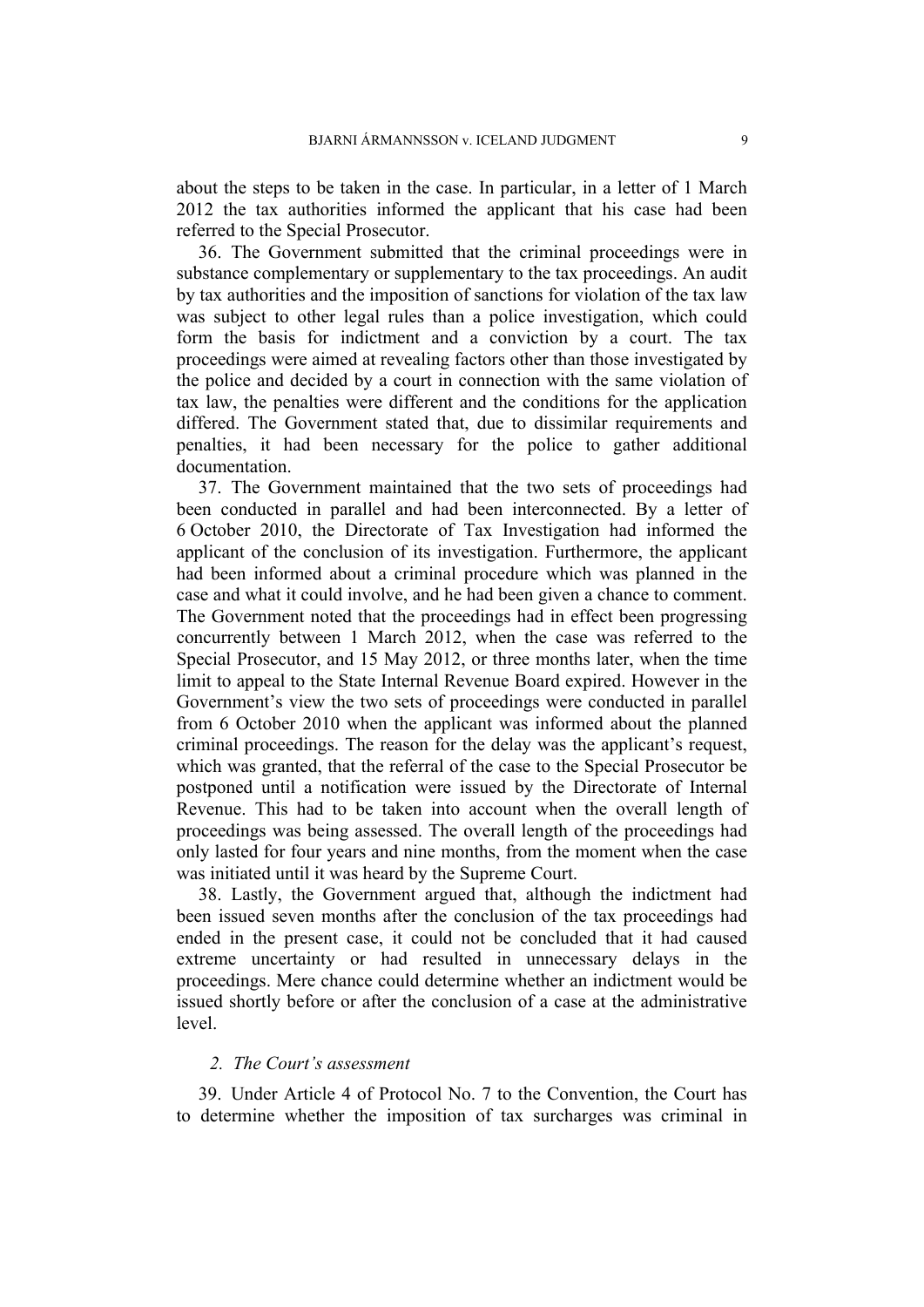nature, whether the criminal offence for which the applicant was prosecuted and convicted was the same as that for which the tax surcharges were imposed (*idem*), whether there was a final decision and whether there was duplication of the proceedings (*bis*).

#### **(a) Whether the imposition of tax surcharges was criminal in nature**

40. In comparable cases involving the imposition of tax surcharges, the Court has held, on the basis of the "Engel criteria" (that is, the legal classification under domestic law, the nature of the offence and the degree of severity of the penalty – see *Engel and Others v. the Netherlands*, 8 June 1976, Series A no. 22)., that the proceedings in question were "criminal" in nature, not only for the purpose of Article 6 of the Convention but also for the purpose of Article 4 of Protocol No. 7 to the Convention (see *A and B v. Norway*, cited above, §§ 107, 136 and 138, and *Johannesson and others v. Iceland*, cited above, § 43).

41. Noting that the parties did not dispute this, the Court concludes that both sets of proceedings in the present case concerned a "criminal" offence within the autonomous meaning of Article 4 of Protocol No. 7.

#### **(b) Whether the criminal offence for which the applicant was prosecuted and convicted was the same as that for which the tax surcharges were imposed (***idem)*

42. The notion of the "same offence" – the *idem* element of the *ne bis in idem* principle in Article 4 of Protocol No. 7 – is to be understood as prohibiting prosecution or conviction for a second "offence" in so far as it arises from identical facts or facts which are substantially the same (see *Sergey Zolotukhin v. Russia* (cited above), § 78-84).

43. In the criminal proceedings in the present case, the applicant was indicted and convicted for aggravated tax offences. Both parties submitted that the facts underlying the indictment and conviction were the same or substantially the same as those leading to the imposition of tax surcharges.

44. The Court agrees with the parties. The applicant's conviction and the imposition of tax surcharges were based on the same failure to declare income. Moreover, the tax proceedings and the criminal proceedings concerned the same period of time and the same amount of evaded taxes. Consequently, the *idem* part of the *ne bis in idem* principle is present.

#### **(c) Whether there was a final decision**

45. Before determining whether there was a duplication of proceedings (*bis*), in some cases the Court has first undertaken an examination of whether and, if so, when there was a "final" decision in one set of proceedings (potentially barring the continuation of the other set). However, the issue of whether a decision is "final" is devoid of relevance if there is no real duplication of proceedings but rather a combination of proceedings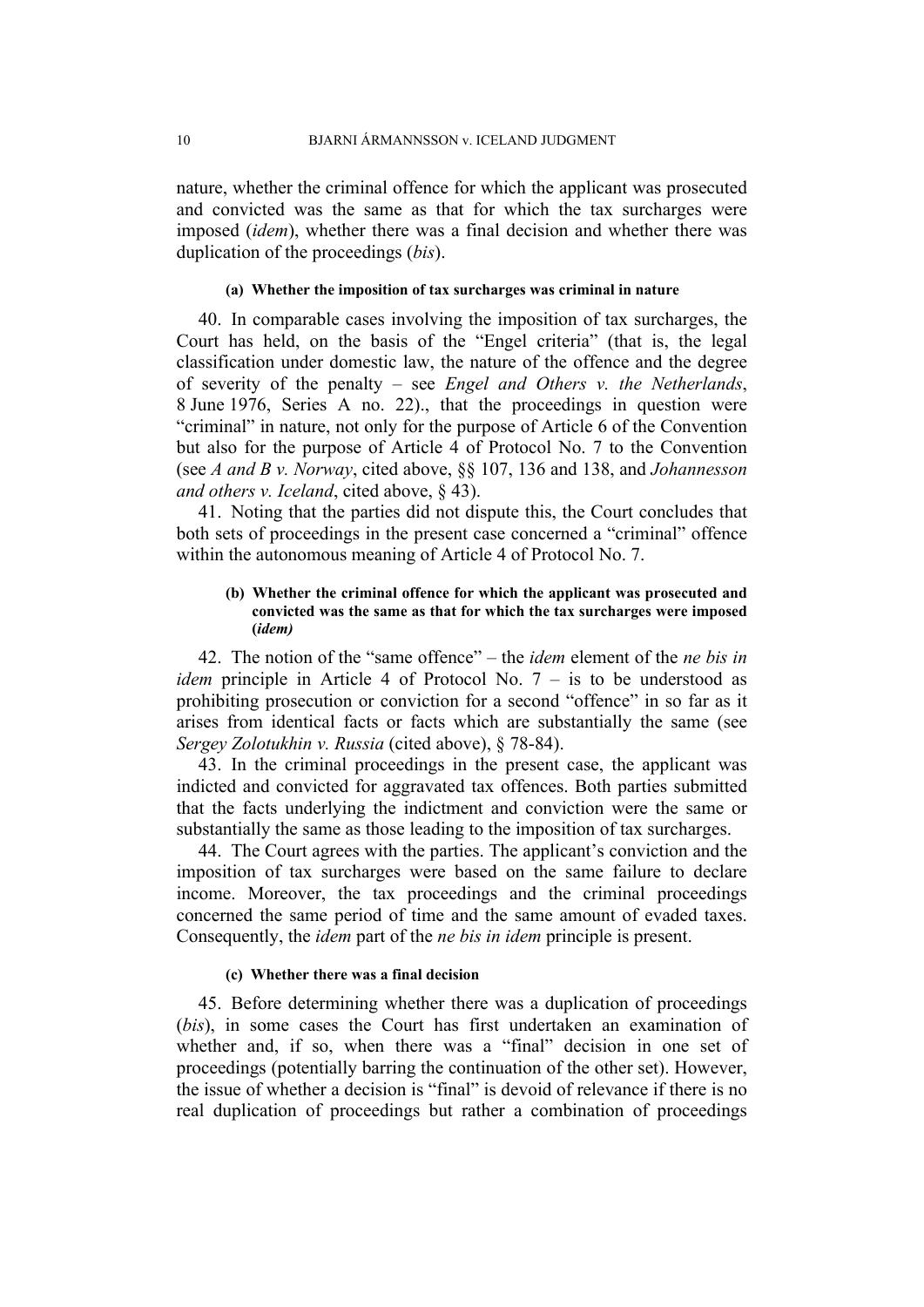considered to constitute an integrated whole. In the present case, the Court does not find it necessary to determine whether and when the first set of proceedings – the tax proceedings – became "final", as this circumstance does not affect the assessment given below of the relationship between them (see *A and B v. Norway,* cited above*,* §§ 126 and 142, and *Jóhannesson and others v. Iceland,* cited above, § 48).

#### **(d) Whether there was a duplication of the proceedings (***bis***)**

46. In the Grand Chamber judgment in the case of *A and B v. Norway* (cited above), the Court stated  $(\S 130)$ :

"On the basis of the foregoing review of the Court's case-law, it is evident that, in relation to matters subject to repression under both criminal and administrative law, the surest manner of ensuring compliance with Article 4 of Protocol No. 7 is the provision, at some appropriate stage, of a single-track procedure enabling the parallel strands of legal regulation of the activity concerned to be brought together, so that the different needs of society in responding to the offence can be addressed within the framework of a single process. Nonetheless, as explained above (see notably paragraphs 111 and 117-120), Article 4 of Protocol No. 7 does not exclude the conduct of dual proceedings, even to their term, provided that certain conditions are fulfilled. In particular, for the Court to be satisfied that there is no duplication of trial or punishment (*bis*) as proscribed by Article 4 of Protocol No. 7, the respondent State must demonstrate convincingly that the dual proceedings in question have been "sufficiently closely connected in substance and in time". In other words, it must be shown that they have been combined in an integrated manner so as to form a coherent whole. This implies not only that the purposes pursued and the means used to achieve them should in essence be complementary and linked in time, but also that the possible consequences of organising the legal treatment of the conduct concerned in such a manner should be proportionate and foreseeable for the persons affected."

47. In the above-mentioned case, the Court exemplified what should be taken into account when evaluating the connection in substance and in time between dual criminal and administrative proceedings, see §§ 132-134 of the judgment.

48. In the case of *A and B v. Norway* (cited above) the Court found that the conduct of dual proceedings, with the possibility of a combination of different penalties, had been foreseeable for the applicants, who must have known from the outset that criminal prosecution as well as the imposition of tax penalties was possible, or even likely, based on the facts of their cases. The Court observed that the administrative and criminal proceedings had been conducted in parallel and had been interconnected. The facts established in one of the sets of proceedings had been relied on in the other set and, as regards the proportionality of the overall punishment, the sentence imposed in the criminal trial had taken account of the tax penalty. The Court was satisfied that, while different penalties had been imposed by two different authorities in the context of different procedures, there had nevertheless been a sufficiently close connection between them, both in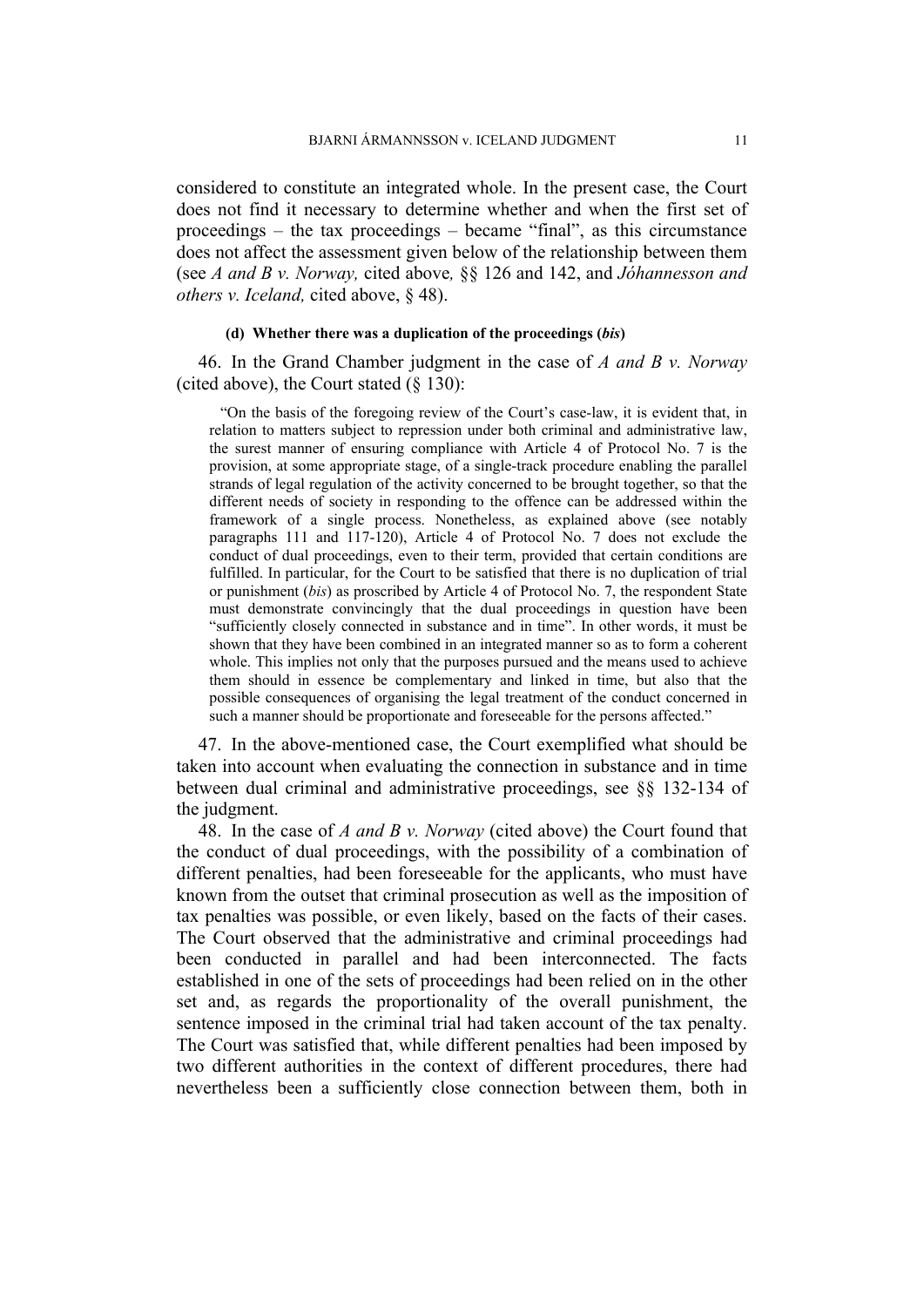substance and in time, for them to be regarded as forming part of an overall scheme of sanctions under Norwegian law.

49. In contrast, for example, in the case of *Johannesson and others v. Iceland* (cited above), the Court found that the two individual applicants had been tried and punished twice for the same conduct. In particular, this was because the two sets of proceedings had both been "criminal" in nature; they had been based on substantially the same facts; and they had not been sufficiently interlinked for it to be considered that the authorities had avoided a duplication of proceedings. Though Article 4 of Protocol No.7 did not rule out the carrying out of parallel administrative and criminal proceedings in relation to the same offending conduct, the two sets of proceedings must have a sufficiently close connection in substance and in time to avoid duplication. The Court held that there had not been a sufficiently close connection between the sets of proceedings in that case.

50. In the present case the Court has to determine the timeframe to be taken into account.

51. A "criminal charge" exists from the moment that an individual is officially notified by the competent authority of an allegation that he has committed a criminal offence, or from the point at which his situation has been substantially affected by actions taken by the authorities as a result of a suspicion against him (see, *Ibrahim and Others v. the United Kingdom* [GC], nos. 50541/08 and 3 others, § 249, 13 September 2016, with further references).

52. On 30 July 2009 the Directorate of Tax Investigation initiated a tax audit of the applicant and interviewed him on 17 August and 2 October 2009. The investigation was finalised with the issuing of a report on 5 October 2010. By email of 11 November 2010, the Directorate of Tax Investigation accepted that a decision on possible criminal procedure would be postponed until the Directorate of Internal Revenue had issued its notification letter on the reassessment of the applicant's taxes. On 16 January 2012 the Directorate of Internal Revenue sent the applicant its final notification letter. On 1 March 2012 the Directorate of Tax Investigation reported the matter to the Special Prosecutor for criminal investigation. The Directorate of Internal Revenue ruling in the tax proceedings was issued on 15 May 2012 and became final 3 months later, in August 2012. On 26 September 2012 the applicant was interrogated by the police for the first time. On 17 December 2012, about 4 months after the decision in the tax proceedings became final, the indictment in the criminal case was issued. By a judgment of 28 June 2013, the District Court convicted the applicant of aggravated tax offences. On 15 May 2014, the Supreme Court upheld the applicant's conviction. Thus, the overall length of the two sets of proceedings, from the start of the Directorate's investigation until the Supreme Court gave its final ruling, was about four years and ten months.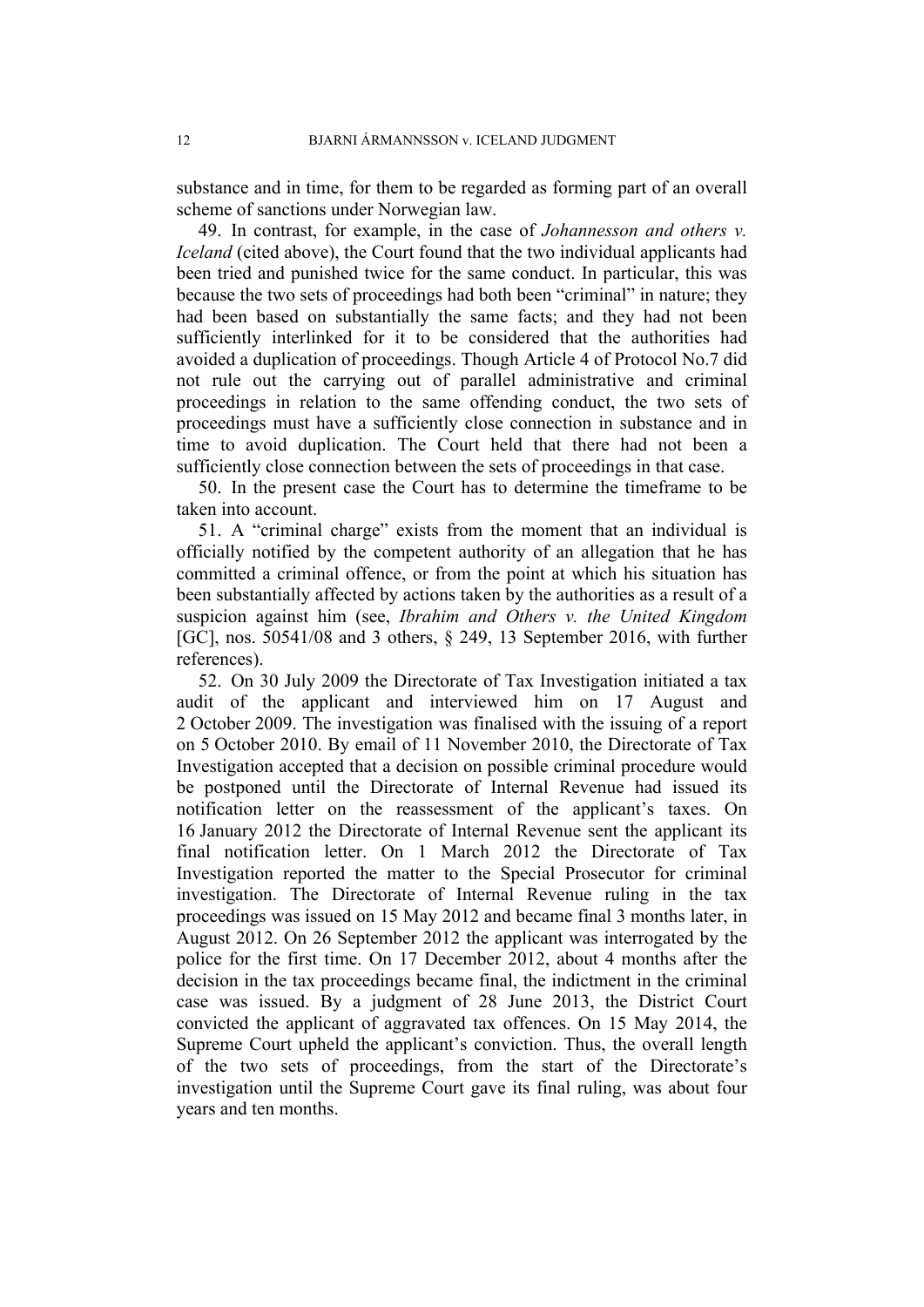53. Assessing the connection in substance between the tax and criminal proceedings in the present case – as well as the different sanctions imposed on the applicant –the Court accepts that they pursued a complementary purpose in addressing the issue of a taxpayer's failure to comply with the legal requirements relating to the filing of tax returns. Furthermore, the consequences of the applicant's conduct were foreseeable: both the imposition of tax surcharges and the indictment and conviction for tax offences form part of the actions taken and sanctions levied under Icelandic law for failure to provide accurate information in a tax return.

54. The District Court, confirmed by the Supreme Court, handed the applicant a six months' suspended sentence and ordered him to pay a fine. In fixing the fine the court had regard to the tax surcharges that had already been imposed on the applicant, albeit without providing any details on the calculation in this respect. Nevertheless, the Court considers that the sanctions already imposed in the tax proceedings were sufficiently taken into account in the sentencing in the criminal proceedings.

55. As noted above (paragraph 12) the Special Prosecutor in charge of the criminal investigation had access to the report issued by the Directorate of Tax Investigation. Nonetheless, the police proceeded by conducting their own independent investigation, which resulted in the applicant's conviction by the Supreme Court more than two years after the Directorate had reported the matter to the Special Prosecutor. The applicant's conduct and his liability under the different provisions of tax and criminal law were thus examined by different authorities and courts in proceedings that were largely independent of each other.

56. Turning to the connection in time between the two sets of proceedings, the Court notes that the overall length of the proceedings was about four years and ten months. During that period, the proceedings in effect progressed in parallel only between 1 March 2012, when the Directorate of Tax Investigation reported the matter to the Special Prosecutor, and August 2012, when the Directorate of Internal Revenue's decision became final, that is for a period of little more than five months. Moreover, the applicant was indicted on 17 December 2012, seven months after the final decision was taken by the Directorate of Internal Revenue and about four months after it acquired legal force. The criminal proceedings then continued on their own for one year and five months: the District Court convicted the applicant on 28 June 2013, more than a year after the decision of the Internal Revenue, and the Supreme Court's judgment was not pronounced until almost one year later.

57. Having regard to the above circumstances, in particular the lack of overlap in time and the largely independent collection and assessment of evidence, the Court cannot find that there was a sufficiently close connection in substance and in time between the tax proceedings and the criminal proceedings in the case for them to be compatible with the *bis*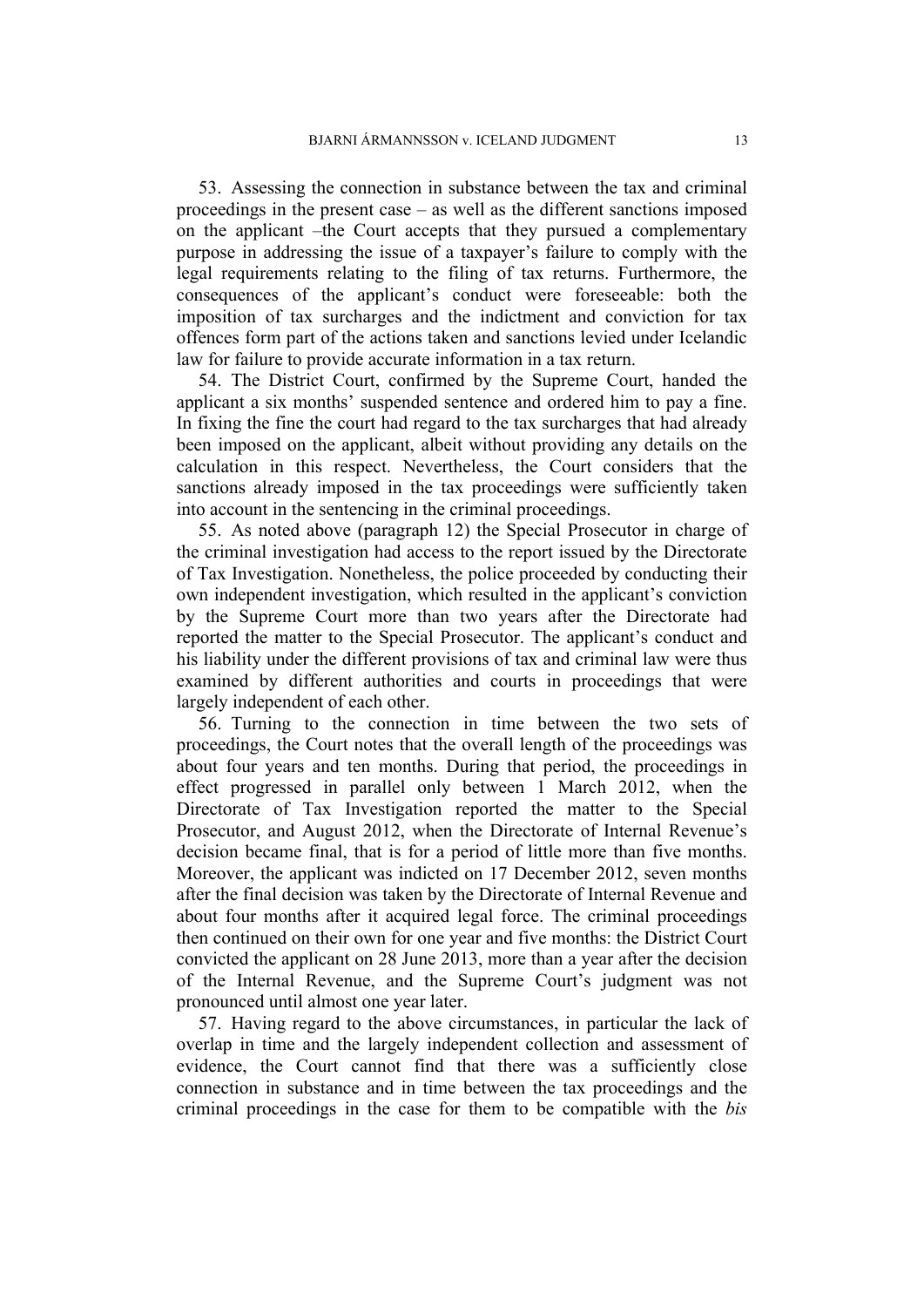criterion in Article 4 of Protocol No. 7. It does not alter this conclusion that the Directorate of Tax Investigation accepted in November 2010 the applicant's request to postpone its decision on possible criminal proceedings until the Directorate of Internal Revenue had issued its notification letter on the reassessment of the applicant's taxes. It is incumbent on the member State to ensure that criminal proceedings fulfil the requirements of the *ne bis in idem* rule.

58. Consequently, the applicant was tried and punished for the same or substantially the same conduct by different authorities in two different sets of proceedings which lacked the required connection.

There has therefore been a violation of Article 4 of Protocol No. 7 to the **Convention** 

## II. APPLICATION OF ARTICLE 41 OF THE CONVENTION

#### 59. Article 41 of the Convention provides:

"If the Court finds that there has been a violation of the Convention or the Protocols thereto, and if the internal law of the High Contracting Party concerned allows only partial reparation to be made, the Court shall, if necessary, afford just satisfaction to the injured party."

#### **A. Damage**

60. The applicant claimed ISK 35,850,000 (corresponding to approximately EUR 257,000 at today's exchange rate) in respect of pecuniary damage for the fine resulting from the Supreme Court's judgment of 15 May 2014. The applicant claimed EUR 100,000 in respect of non-pecuniary damage.

61. The Government argued that if a violation of Article 4 of Protocol No. 7 were to be found, such a finding by the Court would in itself constitute just satisfaction for any non-pecuniary damage claimed.

62. The Court observes that the Government did not explicitly object to the applicant's claim for an award for pecuniary damage. However, the applicant has not substantiated before the Court that he has in fact paid the fine imposed on him by the Supreme Court. Therefore, the Court rejects the applicant's claim under this head (*Johannesson and Others*, cited above, § 60).

63. However, the finding of a violation cannot be said to compensate the applicant fully for the sense of injustice and frustration that he must have felt. Making its assessment on an equitable basis, the Court therefore awards the applicant EUR 5,000 in respect of non-pecuniary damage.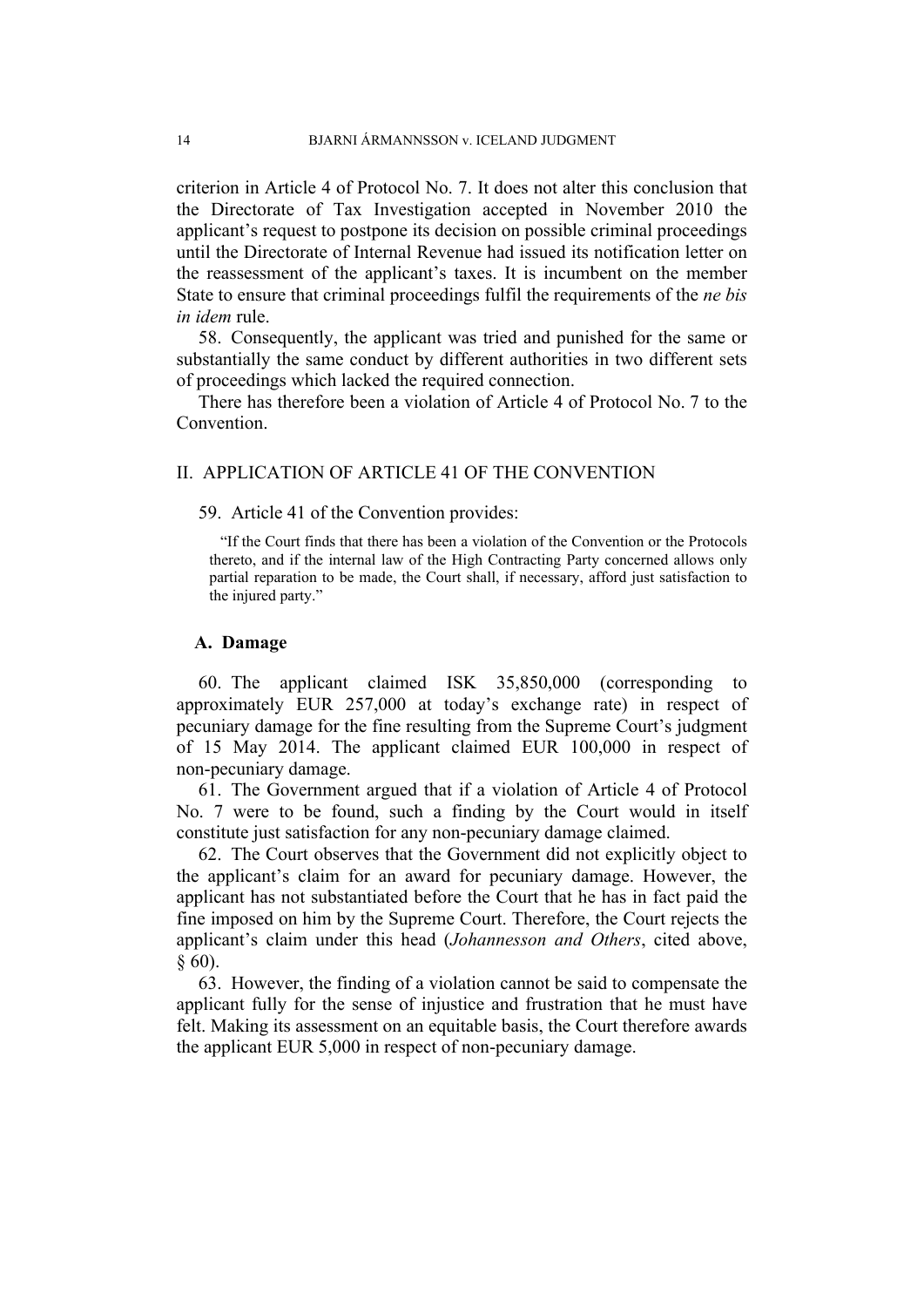#### **B. Costs and expenses**

64. The applicant also claimed ISK 9,488,598 (corresponding to approximately EUR 68,000 at today's exchange rate) for the costs and expenses incurred before the domestic courts and ISK 3,598,629 (corresponding to approximately EUR 25,800 at today's exchange rate) for those incurred before the Court.

65. The Government asserted that the costs claimed before the domestic courts and the Court were excessive as to *quantum*.

66. According the Court's case-law, an applicant is entitled to the reimbursement of costs and expenses only in so far as it has been shown that these have been actually and necessarily incurred and are reasonable as to quantum.

67. The applicant was ordered to pay legal costs in the domestic proceedings. The District Court ordered the applicant to pay ISK 1,691,113 (corresponding to approximately EUR 12,100 at today's exchange rate) for his legal counsel. The Supreme Court ordered the applicant to pay legal costs of ISK 1,068,960 (corresponding to approximately EUR 7,700 at today's exchange rate), of which ISK 1,000,000 for his defence counsel. The Court notes that the domestic courts are in general better placed to evaluate the costs and expenses which are actually and necessarily incurred in domestic proceedings.

68. Therefore, as regards the applicant's claims for the costs incurred before the domestic courts, the Court awards the applicant EUR 19,800 for costs and expenses in the domestic proceedings.

69. As regards the applicant's claim concerning his costs and expenses before the Court, the Court finds that they are excessive. However, making an overall assessment, the Court considers it reasonable to award the applicant EUR 10,000 for costs and expenses incurred during the proceedings before the Court.

## FOR THESE REASONS, THE COURT, UNANIMOUSLY,

- 1. *Declares* the application admissible;
- 2. *Holds* that there has been a violation of Article 4 of Protocol No. 7 to the Convention;
- 3. *Holds*

(a) that the respondent State is to pay the applicant, within three months from the date on which the judgment becomes final in accordance with 44 § 2 of the Convention, the following amounts plus any tax that may